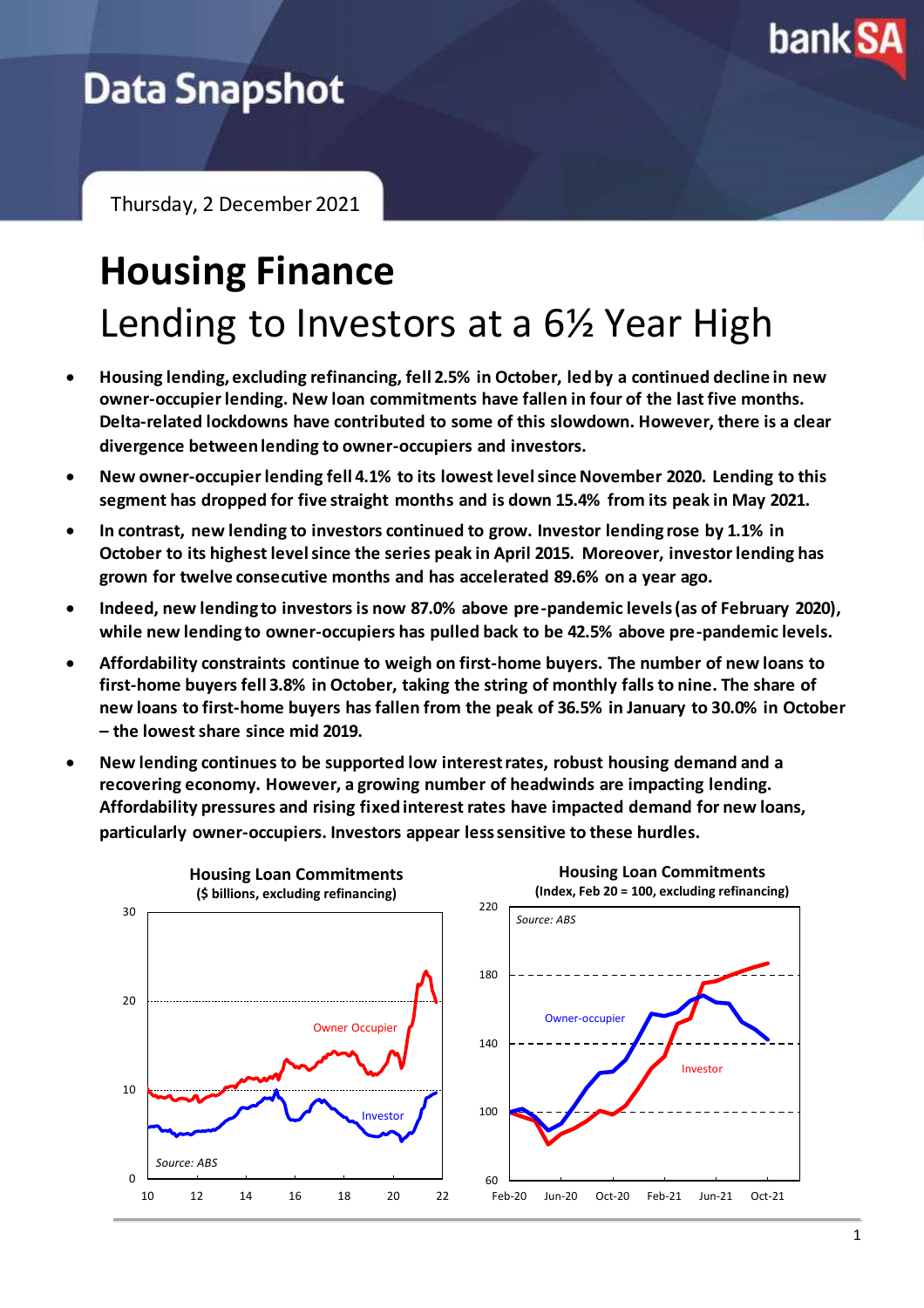Housing lending, excluding refinancing, fell 2.5% in October, led by a continued decline in new owner-occupier loan commitments. New loan commitments have fallen for four of the last five months. Delta-related lockdowns have contributed to some of this slowdown. However, there is a clear divergence between lending to owner-occupiers and investors.

New lending to owner-occupiers was down 4.1% in the month to its lowest level since November 2020. New lending to owner-occupiers has fallen for five consecutive months. New loan commitments to owner-occupiers skyrocketed over the 12 months to May 2021. Over that period, lending rose by 88.4%. It has now fallen by 15.4% from the May 2021 peak.

Owner-occupiers, particularly first-home buyers, have been impacted by worsening affordability, as dwellings prices have risen at a pace not seen in decades. This trend is especially evident in NSW, where new lending to first-home buyers only accounts for 27.9% of owner-occupier lending. That compares with the national first-home buyer share of 30.0%. Delta-related lockdowns have also impacted activity, as evidenced by a large fall in lending to owner-occupiers in NSW and the ACT.

While new loan commitments to owner-occupiers have pulled back, new lending to investors continues to grow. Investor lending rose by 1.1% in October to its highest level since the series peak in April 2015. Investor lending has grown for 12 consecutive months and was 89.6% higher over the year.

The current housing boom was initially characterised by strong lending to owner-occupiers and first-home buyers. However, over recent months, lending to investors has accelerated and has approached an all-time high. In fact, new lending to investors is now 87.0% above pre-pandemic levels (as of February 2020), while new lending to owner-occupiers has pulled back to be 42.5% above pre-pandemic levels.

As investor lending accelerates, the share of total lending, excluding refinancing, to investors has risen to 32.9% in October. This share is the highest level since February 2018. The share of investor lending is still well below the peak of 46.0% in 2015. However, the level of new lending is now around the peak.



The Australian Prudential Regulation Authority (APRA) recently tightened macroprudential rules to increase the loan serviceability buffer from 2.5 percentage points to 3.0 percentage points. APRA stated that the impact of the higher serviceability buffer is likely to be larger for investors than owner-occupiers. This is because the buffer applies to all loans, not just the loan that is being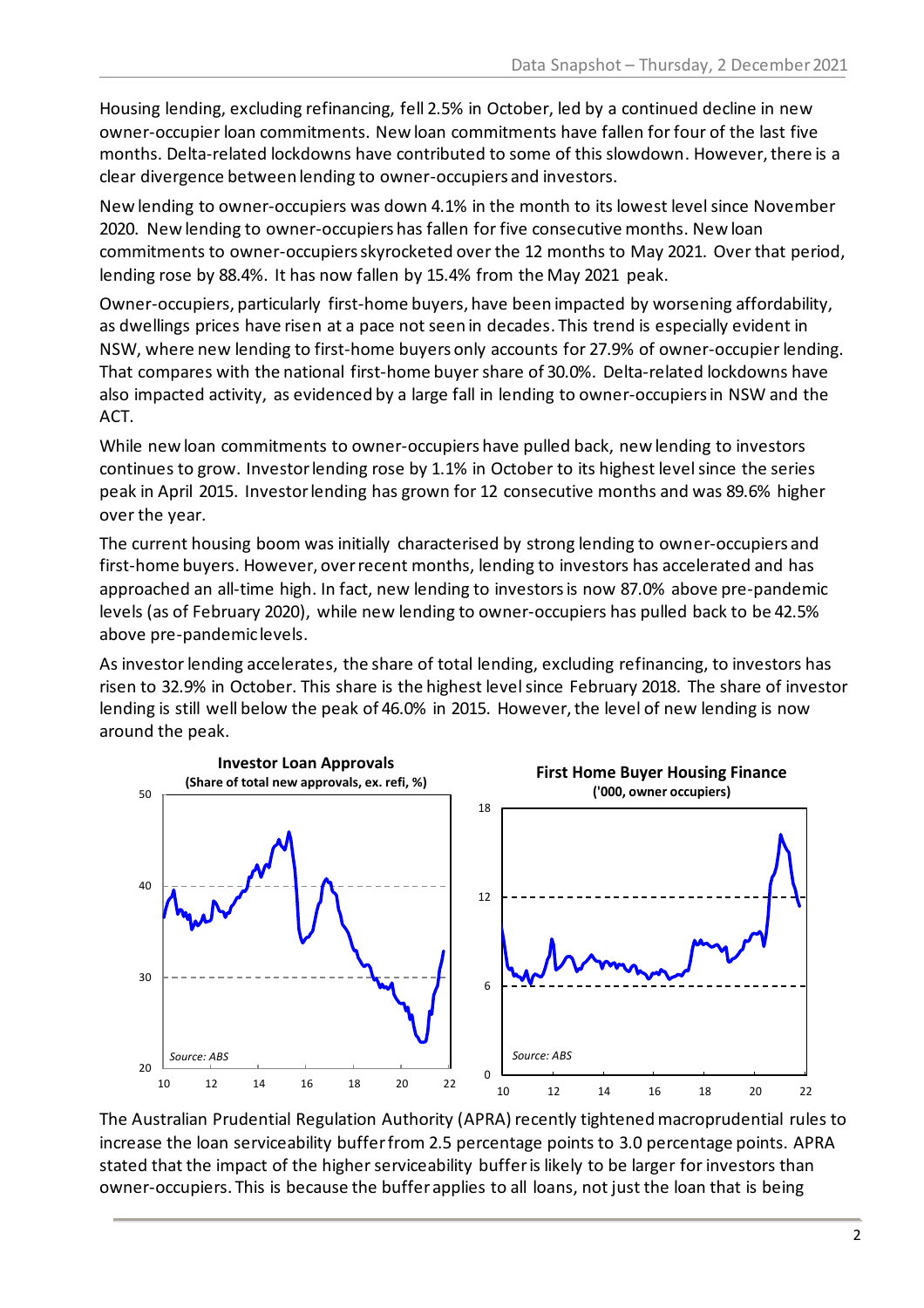applied for, and investors tend to borrow at higher leverage ratios. Other borrowers that were borrowing at, or close to, their maximum serviceability levels may also be impacted.

The new buffer applied from November, so its impact is not fully captured in the October data. This will remain an area to watch over coming months, to monitor the impact of the rules on demand for new loans, particularly investor loans.

Affordability constraints continue to weigh on first-home buyers. The number of new loans to first-home buyers fell 3.8% in October. This is the ninth consecutive month of falls. As a result, the share of the number of new loans to first-home buyers has fallen from the peak of 36.5% in January to 30.0% in October – the lowest share since mid 2019. However, the series is coming down from high levels, as first-home buyers were incentivised by Federal and state government schemes, such as HomeBuilder. As prices continue to rise, affordability pressures are likely to mean that new lending to first-home buyers will continue to gradually decline.

## **States and Territories**

Lending to owner-occupiers was weak across most of the country in October. Lending fell in the ACT (-19.0%), NSW (-8.4%), WA (-7.4%), SA (-4.8%) and Queensland (-3.6%). Tasmania and the NT bucked the trend, increasing by 3.3% and 0.1%, respectively. Owner-occupier lending also increased in Victoria (2.6%), as lending in the state bounced back from a large 12.7% fall in the prior month.

Investor lending rose across most states and territories, except the ACT (-12.4%) and Victoria (-3.8%). The volatile NT (78.7%) led the percentage gains, followed by SA (15.0%), Queensland (8.9%), WA (4.4%), Tasmania (3.3%) and NSW (1.3%).

## **Outlook**

A growing number of headwinds are impacting new housing lending. Affordability pressures and rising fixed interest rates across lenders have impacted the demand for new loans, particularly for owner-occupiers. Investor lending appears less sensitive to these borrowing hurdles and has continued to grow. APRA's recently implemented macroprudential tightening remains an area to watch, particularly in the investor segment of the market.

However, new lending continues to be supported by low interest rates, robust housing demand and a recovering economy.

> **Jarek Kowcza, Senior Economist** Ph: 0481 476 436 & **Jameson Coombs, Associate Economist** Ph: 0401 102 789